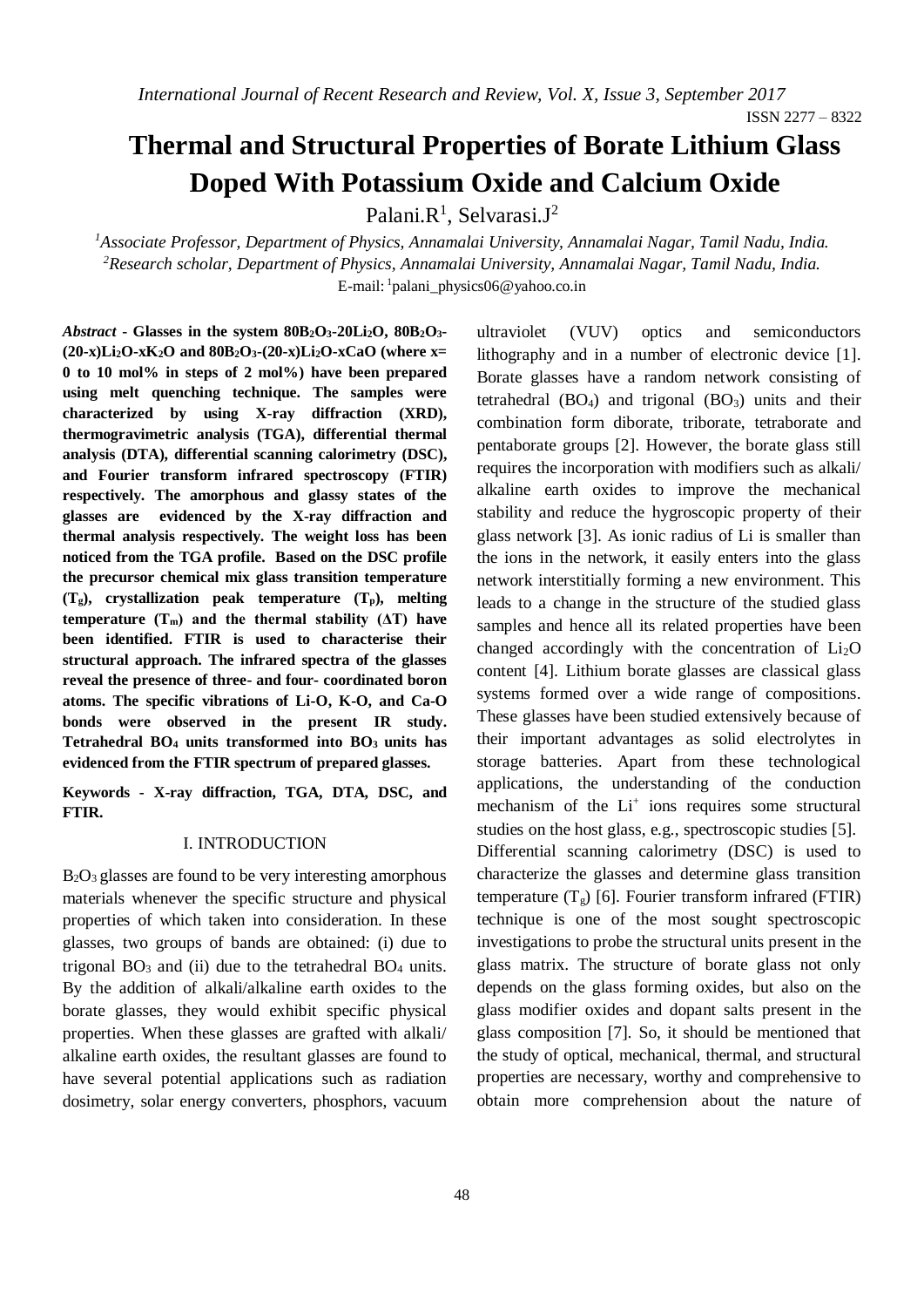materials [8]. In the present investigation, potassium oxide and calcium oxide containing borate lithium glass samples were prepared and then they were subsequently characterized by thermal and FTIR techniques.

#### II. MATERIALS AND METHODS

High purity analytical grade chemicals such as  $B_2O_3$ ,  $Li<sub>2</sub>CO<sub>3</sub>$ ,  $K<sub>2</sub>CO<sub>3</sub>$ , and CaCO<sub>3</sub> have been used as the main constituents to prepare the  $K_2O$  and CaO doped borate lithium glass following the melt quenching technique. The chemical composition follows as  $80B_2O_3-20Li_2O$ (BL),  $80B_2O_3-(20-x)Li_2O-xK_2O$  (BLK) and  $80B_2O_3 (20-x)Li<sub>2</sub>O-xCaO$  (BLC) (where  $x = 0$  to 10 in steps of 2 mol% , Table 1). Each batch of composition of about 10 g were taken in an agate mortar and crushed thoroughly and the mixture was converted in to an alumina crucible and melted at a temperature 1373K about 1 hour in a muffled furnace. Simultaneously, the melt mixture was stirred for getting homogeneous mixture. The melt was then poured onto a preheated thick copper plate and annealed at 473K for about two hours to avoid the formation of air bubbles, to remove strains and to enhance the mechanical strength of the glass samples and then allowed to reach room temperature gradually. The prepared glasses were polished on both sides to obtain plainer surfaces before measuring their thermal and spectroscopic properties. The amorphous nature of glass samples was confirmed by X-ray diffraction technique using an X-ray diffractometer (Model: Diffractometers de rayons X-Inel- EQUNIOX 1000) at a range of  $2\Theta = (10-100^{\circ})$ utilizing Cu radiation with an applied voltage of 40 kV and 30 mA anode current.

 Thermal properties like the glass transition  $(T<sub>g</sub>)$ , crystallization peak  $(T<sub>p</sub>)$ , and melting temperatures  $(T_m)$  were measured using differential scanning calorimetry (DSC). Thermal studies were performed on all samples on SDT Q600 V8.3 Build 101 (universal V4.7A TA Instruments) system in the temperature range of 0 to 1000°C at heating rate of  $20^{\circ}$ C / min in air. Samples amounts of 4.35mg were used during DSC measurements. The same instrument has been used for thermogravimetric analysis (TGA), differential thermal analysis (DTA), measurements.

The thermal stability of glasses can be described by ΔT, which is defined as

### $\Delta T = T_p - T_g$

where, ΔT gives the information about the devitrification tendency of the glasses. The difference between glass transition temperature and the onset crystallization temperature, ΔT, has been commonly used as a rough criterion of the glass thermal stability against devitrification.

The FTIR transmission spectra of the glass samples were recorded at room temperature using KBr pellet technique with a spectrum RX-1 FTIR spectrometer (Perklin Elmer, USA) in the spectral range 400-4000 cm-1 . For, this powdered glass samples were thoroughly mixed with dry KBr in the ratio 1:30 by weight and the pellets were formed using a pellet machine. A SIC Globar source and a DTGS detector cooled with liquid nitrogen were used. For each spectrum 10 scans were made and the spectral resolution was  $4 \text{ cm}^{-1}$ .

#### III. RESULTS AND DISCUSSION

X-ray diffraction spectrum of the studied glass systems reveal the absence of any discrete or continuous sharp crystalline peaks, but show homogeneous glassy characters. The powder X-ray diffraction spectrum of some of the glass samples of BL, BLK3, and BLC3 are as shown in Fig 1.



Fig.1 The powder X-ray diffraction spectrum of glass samples of BL, BLK3, and BLC3 at room temperature.

Thermo gravimetric analysis, differential thermal analysis and differential scanning calorimetry scan for the prepared glasses (BL, BLK and BLC) are shown in Fig. 2 to 6. The TGA curves show only considerable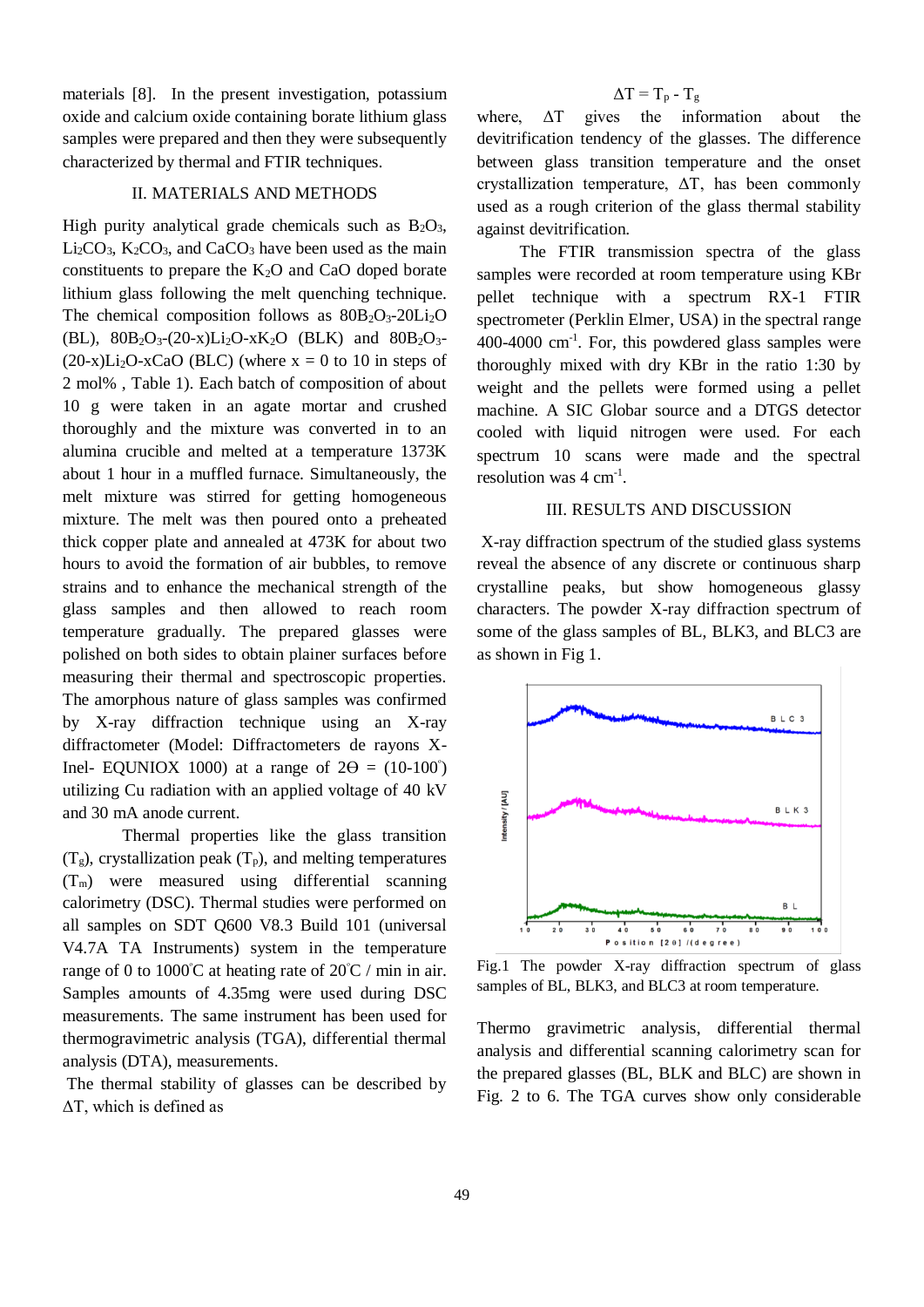weight loss less than  $\pm 10\%$  in the complete range of investigation i.e. from 20 to  $1000^{\circ}$ C in all the glasses are studied.



Fig. 2 TGA curves of BL, BLK and BLC glasses at  $20^{\circ}$ C / min heating rate.



Fig. 3 DTA curves of BL and BLK glasses at 20°C/ min heating rate.



Fig. 4 DTA curves of BL and BLC glasses at  $20^{\circ}$ C/ min heating rate.



Fig. 5. DSC patterns of BL and BLK glasses at  $20^{\circ}$ C/ min heating rate.



Fig. 6 DSC patterns of BL and BLC glasses at  $20^{\circ}$ C/ min heating rate.

The TGA and DTA thermograms of the present glasses also showed the amorphous nature of the glasses like XRD. From the DTA scans, it is also observed that the lack of sharp endothermic and exothermic peaks evidently specify the formation of homogeneous glass. The endothermic peaks corresponding to the glass transition  $(T_g)$  and exothermic peaks due to the crystallization  $(T_p)$  are clearly observed in the DSC curves. It is therefore, concluded that all melt-quenched samples prepared are glass. The values of glass transition temperature, crystallization temperature, melting temperature and thermal stability  $(ΔT)$ estimated from DSC scans are summarized in Table I. It is seen that all the values of  $T_g$  and  $T_p$  decrease with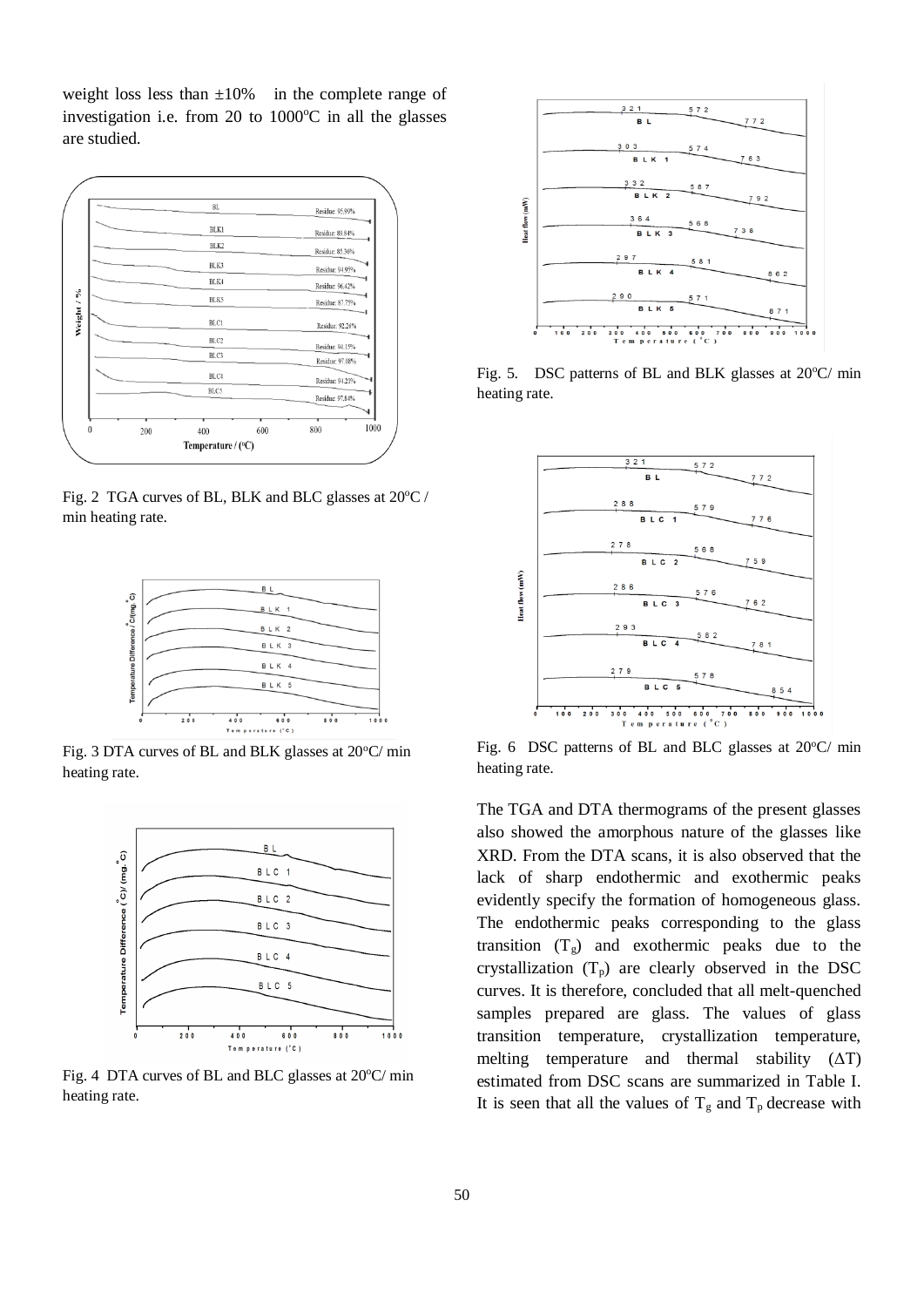the doping of  $K_2O$  and  $CaO$  content in borate lithium glass system. The  $T_g$  is also a measure of strength of the glasses [9]. Similarly, the observed decrease in  $T_g$ , for glasses that are studied may be due to the increasing number of non-bridging oxygen atoms (NBO) [10]. The change in the glass transition temperature  $T<sub>g</sub>$  clearly shows that doping of  $K_2O$  and CaO affecting the glass structure. Specifically a decrease in  $T<sub>g</sub>$  with the addition of K2O and CaO contents indicates the decrease in the rigidity of the glass network. The analysis of these results indicates the decrease in  $T_g$  with the addition of K2O and CaO content might be associated with the augmented cross-link density of various microstructural groups and loosened of their packing [11]. Further, it has been known from the literature of the glasses that when a higher cross-link density of cation is replaced by a cation of lower cross-link density,  $T_{g}$  of respective glass should decrease [12]. But in the present study this behaviour was clearly observed. This could be due to the variation in cross-link density of the network and the bond energy between constituent atoms. However, in the present case, in BLK and BLC, the glass transition temperature decreases due to decreased cross-linking density and bond strength between the atoms involved [13]. The decreasing  $T_g$ values may be related to the forming role of  $K_2O$  and CaO which competes with  $B_2O_3$  for oxygen atoms supplied by the Li2O describing the decrease in the formation of BO<sup>4</sup> units and consequently the decrease in the connectivity of the network structure. Also, the bond strength plays a competitive role in decreasing the  $T<sub>g</sub>$  values. The bond strengths of K-O, Ca-O, Li-O, and B-O are ( $\approx$  277.8 KJ mol<sup>-1</sup>), ( $\approx$  402.1 KJ mol<sup>-1</sup>), ( $\approx$ 333.5 KJmol<sup>-1</sup>) and ( $\approx$  808.8 KJmol<sup>-1</sup>) respectively [14], so the decrease in  $T_g$  values is attributed to the replacement of B-O linkage by the weaker  $K_2O$  and CaO linkage which indicating the overall decrease in the total strength of links in the glass structure [15]. Further, from the Table I, it is also found that the thermal stability of glasses tends to increase with doping of  $K_2O$  or CaO content. The increasing nature of  $\Delta T$  suggests that the chemical bond strength of K<sub>2</sub>O and CaO bonds in the glasses is stronger than that of B-O bonds [16]. The thermal stability criterion  $\Delta T$  of glasses is larger than  $100^{\circ}$ C, indicating that these glasses have

good thermal stability and can easily be obtained in bulk forms [17]. The higher values of  $\Delta T$  (or lower tendency of crystallization) suggest that the BLC glasses are more stable than BLK and BL glasses [18].

 The transmission spectra of IR radiation gives information about molecular vibrations or rotation associated with a covalent bond [19]. The IR spectra results because of a change in the dipole moment of the molecule. IR spectroscopy involves the twisting, bending, rotating and vibrational motions in a molecule. Upon interaction with IR radiation are absorbed at particular wavelength. This characterizes the functional groups comprising the molecule and the overall configuration of the atoms as well. The FTIR transmission spectra of BL, BLK & BLC glasses are given in Figs 7 & 8. The assignments of the transmission bands as detected in the IR spectra are summarised in Table II. In the infrared spectral region, the vibrational modes of the borate network have three prominent bands:

- (i) The band around  $700 \text{ cm}^{-1}$  is due to the bending vibration of B-O-B linkages in the borate networks.
- (ii) The band between  $800-1200$  cm<sup>-1</sup> is due to the B-O bonds stretching of tetrahedral BO<sub>4</sub> units, and
- (iii) The band between  $1200-1600$  cm<sup>-1</sup> is due to asymmetric stretching relaxation of the B-O bonds in the trigonal  $BO<sub>3</sub>$  units.



Fig. 7 FTIR spectra of BL and BLK glasses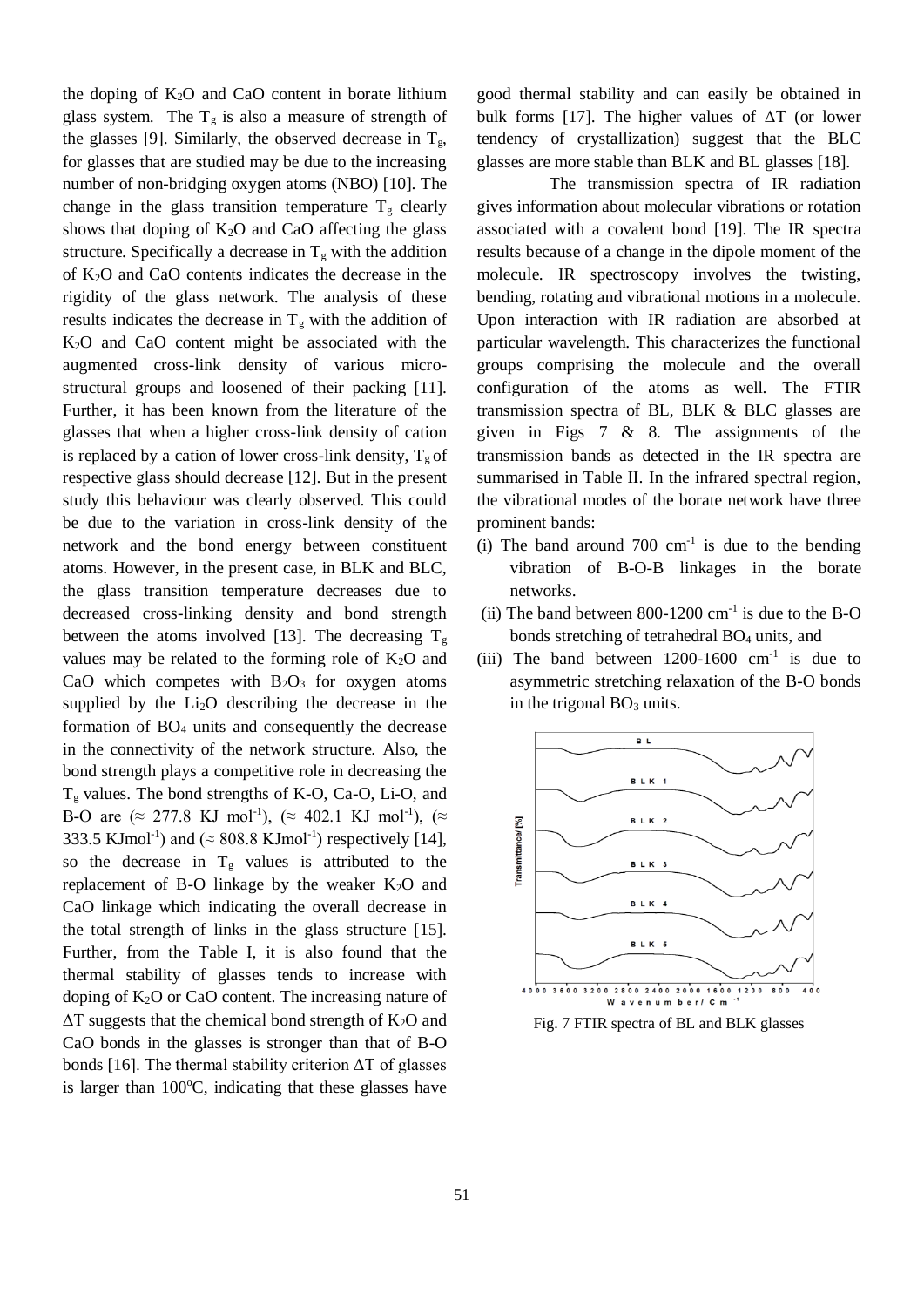

Fig. 8 FTIR spectra of BL and BLC glasses

In the studied glasses of BL, BLK and BLC FTIR bands assignments have been revealed as follows: The weak IR bond around  $466 \text{ cm}^{-1}$  is assigned to the vibrations of Li cations through glass network which was attributed to Li-O-Li bands [20]. The weak bond around  $463 \text{ cm}^{-1}$  is assigned to the O-B-O bonds bending and stretching vibrations of Li-O, K-O and Ca-O bond vibrations [21]. In present study, the bending and stretching vibrations of B-O-B bonds in  $BO<sub>3</sub>$ triangles appear in the region  $698-711$ cm<sup>-1</sup> and  $1200$ -1350 cm<sup>-1</sup> respectively. The present FTIR spectra showed non-existence of bond at 806 cm<sup>-1</sup>, which reveals the absence of boroxol rings in glasses and hence it consists of only  $BO_3$  and  $BO_4$  groups. Stretching vibrations of BO<sub>4</sub> units in various structural groups gives rise to IR bands in the regions 777-936 cm<sup>-1</sup> and around 1083cm<sup>-1</sup>. The absorption peak around  $1720-1730$  cm<sup>-1</sup> is due to the H-O-H bending. The bands around  $2280 \text{cm}^{-1}$  and  $2340 \text{cm}^{-1}$  are attributed to –OH group. The absorption peak observed at 3400cm-1 is attributed to hydroxyl group present in the glass [22]. The addition of alkali/alkaline earth oxides to borate lithium glass slightly changes its bond strength. The following changes are observed in the FTIR spectra of BL, BLK, and BLC glasses with increased  $K_2O$  and CaO content.

(i) The bending vibration of B-O-B in  $BO<sub>3</sub>$  triangles  $(\text{peak around } 698 \text{cm}^{-1})$  is shifted to higher wave number with increased intensity in  $K_2O$  and CaO content.

 $(ii)$  The shifting of the band at  $1079 \text{cm}^{-1}$  to higher wave number indicates the conversion of  $BO<sub>4</sub>$  units (of tri, tetra and penta borate) to  $BO<sub>3</sub>$  units (pyro and ortho borate groups) with increased  $K_2O$  and  $CaO$  content. (iii) The intensities of the peaks corresponding to the stretching vibrations of the B-O bonds of triangle  $BO<sub>3</sub>$ units (in the region  $1200-1600 \text{cm}^{-1}$ ) is higher than B-O bond stretching of tetrahedral  $BO<sub>4</sub>$  units (in the region 800-1200cm-1 ) in BLK and BLC glasses. This is due to the conversion of some  $BO_4$  units to  $BO_3$  units with NBOs.

#### IV. CONCLUSION

In the present paper, the transparent glasses of composition  $80B_2O_3 - 20Li_2O$ ,  $80B_2O_3 - (20-x)Li_2O - xK_2O$ and  $80B_2O_3-(20-x)Li_2O-xCaO$  (where  $x=0$  to 10 mol%) in steps of 2 mol%) were prepared by melt quenching technique and were studied by X-ray diffraction, TGA, DTA, DSC and FTIR techniques . The amorphous nature of glasses were confirmed from its XRD, TGA and DTA profile. The weight loss, glass transition temperature  $(T_g)$ , crystallization peak temperature  $(T_p)$ , and melting temperature  $(T_m)$  and thermal stability  $( \Delta T)$ have been noticed and identified from the thermal profile of precursor chemical mix. The decrease in  $T_g$ indicates a decrease in the cross-linking network density, which causes the decrease in strength and compactness of the glass network. From DSC study it is found that the thermal stability of BLK and BLC glasses increase in K2O and CaO contents. The BLC glass posses the highest thermal stability. The FTIR spectra also support the structural changes by composition effect. The FTIR studies indicate the presence of  $BO_3$ ,  $BO_4$ , Li-O, K-O, and Ca-O units in the structure of the studied glasses. The intensities and their peak position may be affected by the alkali/alkaline metal oxides concentrations in each glass. It has also been observed that alkali/alkaline metal oxides content help in converting  $BO<sub>4</sub>$  units to  $BO<sub>3</sub>$  units. This reveals that these oxides also enter the glass structure as a network modifier. In the investigated glass system the three-fold boron atoms are dominated compared with four-fold ones.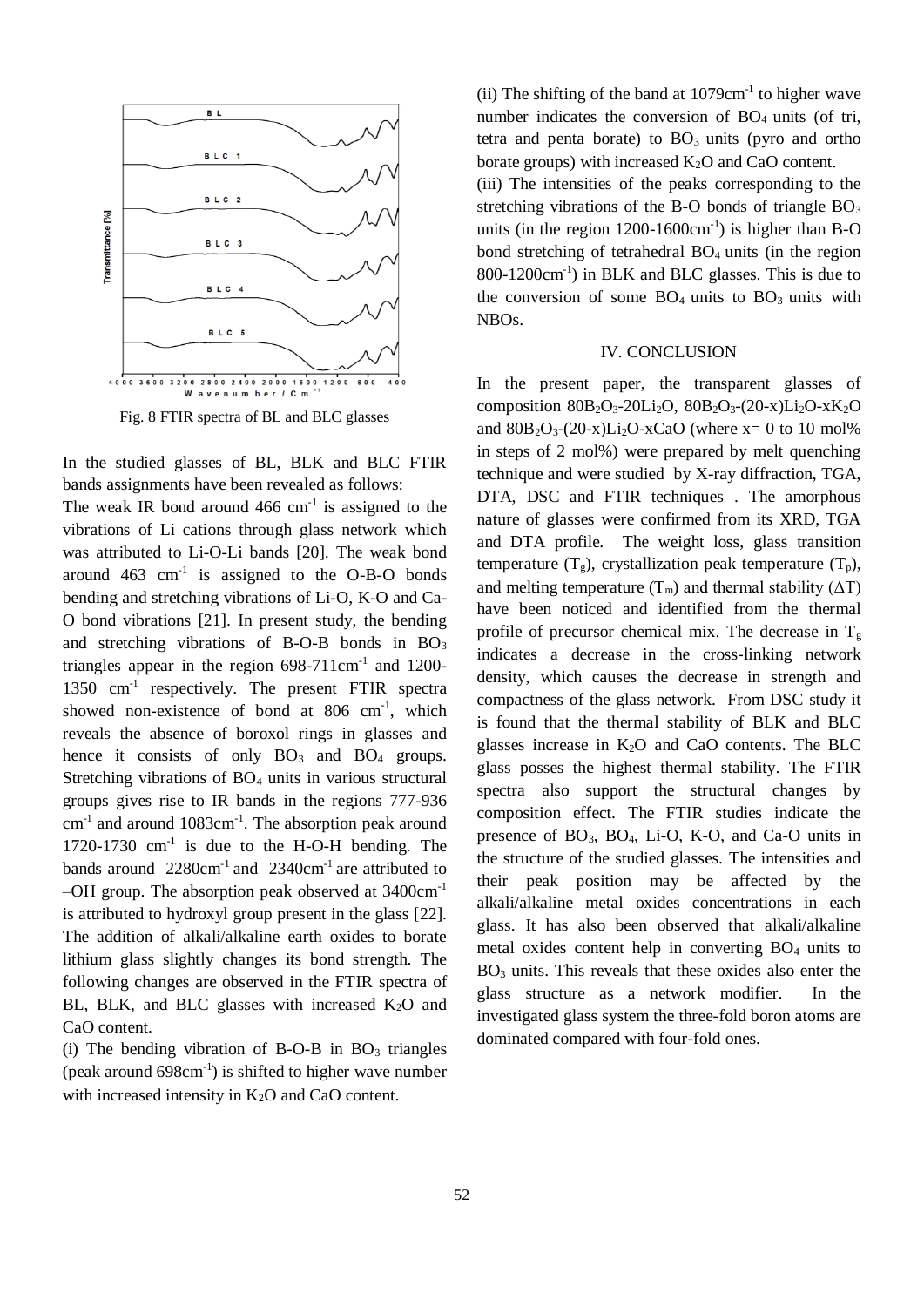#### V. ACKNOWLEDGEMENT

The authors wish to express their grateful thanks to Dr. V. Ramaswamy, Professor and Head, Department of Physics, Annamalai University, for his kind help and encouragement, which he extended to them throughout the period of this study.

#### VI. REFERENCES

- [1] A. Ramesh babu, Ch.Rajyasree, P.M.Vinaya Teja, S,Yusub, D.Krishna Rao, Influence of manganese ions on spectroscopic and dielectric properties of LiF-SrO-B2O<sup>3</sup> glasses, *J.Non.Cryst.Solids.,*358,1391- 1398,2012.
- [2] Nirmal Kaur, Atul Khanna, Structural characterization of borotellurite and alumina-borotellurite glasses, *J. Non.Cryst.Solids.,* 404, 116-123,2014.
- [3] S.A.Azizan, S.Hashim, N.A.Razak, M.H.A.Mhareb, Y.S.M.Alajerami, N.Tamchek, Physical and optical properties of  $Dv3+$ :  $Li_2O-K_2O-B_2O_3$  glasses, *J. Mol.structure.,* 1076, 20-25, 2014.
- [4] T.Raghavendra Rao, Ch. Venkata Reddy, Ch.Rama Krishna, U.S. Udayachandran Thampy, R.Ramesh Raju, P.Sambasiva Rao, R.V.S.S.N.Ravikumar, Correlation between physical and structural properties of  $Co^{2+}$  doped mixed alkali zinc borate glasses, *J.Non.Cryst.Solids.,* 357,3373-3380,2011.
- [5] Y.B.Saddeek, E.R.Shaaban, El Sayed Moustafa, Hesham M. Moustafa, Spectroscopic properties, electronic polarizability, and optical basicity of  $Bi<sub>2</sub>O<sub>3</sub>$ Li2O-B2O<sup>3</sup> glasses, *Physica B.,* 403, 2399-2407, 2008.
- [6] G.Padmaja and P.Kistaiah, Optical characterization of  $Mn^{2+}$ : Li<sub>2</sub>O-K<sub>2</sub>O-CdO-B<sub>2</sub>O<sub>3</sub> glass system:Absorption edge,optical band gap, optical polarizability and optical basicity, *Materials science and Eng.,* 2, 012040, 2009.
- [7] L.Balachander, G.Ramadevudu, Md.Shareeefuddin,R. Sayanna, Y.C.Venudhar, IR analysis of borate glasses containing three alkali oxides, *Science Asia.,* 39,278- 283,2013.
- [8] Dariush Souri, Ultrasonic velocities,elastic modulus and hardness of ternary Sb-V<sub>2</sub>O<sub>5</sub>-TeO<sub>2</sub> glasses, *J. Non.Cryst.Solids.,* 2017.
- [9] G.Upender, J. Chinna babu and V.Chandra mouli, Structure,glass transition temperature and spectroscopic properties of  $10Li<sub>2</sub>O<sub>-X</sub>P<sub>2</sub>O<sub>5</sub>-(89-x)TeO<sub>2</sub>$ -1CuO (5˂x˂25 mol%)glass system, *Spectrochemica Acta Part A:Mol.&Biomol.Spectroscopy.,* 89,39- 45,2012.
- [10] M.Shapaan, F.M.Ebrahim, Structural and electricdielectric properties of  $B_2O_3-B_12O_3-F_2O_3$  oxide glasses, *Physica B.,* 405,3217-3222,2010.
- [11] T.Sathyanarayana, M.A.Valente, G.Nagarjuna, N.Veeraiah, Spectroscopic features of manganese doped tellurite borate glass ceramics, *J.Phys.Chem.Solids.,* 74,229-235,2013.
- [12] G.Upender, C.P.Vardhani, S.Suresh, A.M.Awasthi and V.Chandra mouli, Structure physical and thermal properties of  $WO_3-GeO_2-TeO_2$  glasses, *Mat.Chem.Phys.,* 121,335-341,2010.
- [13] N.Manikandan, Aleksandr Ryasnyanskiy, Jean Toulouse, Thermal and optical properties of  $TeO<sub>2</sub>$ -ZnO-BaO glasses, *J.Non.Cryst.Solids.,* 358,947- 951,2012.
- [14] D.R.Lid, CRC Handbook of chemistry and Physics,  $80<sup>th</sup>$  ed.CRC Press, London, 2000.
- [15] G.E.El-Falaky, M.S.Gaafar, N.S.Abd El-Aal, Ultrasonic relaxation in Zinc-Borate glasses, *Current Applied Physics.,* 12,589-596,2012.
- [16] L.Alexsandrov, T.Komatsu, R.Iordanova and Y.Dimitriav, Study of molybdenum coordination state and crystallization behaviour in  $MoO<sub>3</sub>-La<sub>2</sub>O<sub>3</sub>-B<sub>2</sub>O<sub>3</sub>$ glasses by Raman spectroscopy, *J.Phys.Chem.Solids.,* 72,263-268,2011.
- [17] Gao Tang, Huihua Xiong, Weichen and Lan, The study of Sm<sup>3+</sup>-doped low-phonon-energy chalcohalide glasses, *J.Non.Cryst.Solids.,* 357,2463-2467,2011.
- [18] S.R. Rejisha and N.Santha, Structural investigations on  $20MO-xBi_2O_3-(80-x)B_2O_3$  (MO=Ca, Sr and Ba: x=15 and 55) glasses, *J.Non.Cryst.Solids.,* 357,3813- 3821,2011.
- [19] G.Padmaja and P.Kistaiah, Infrared and Raman spectroscopic studies on alkali borate glasses: Evidence of mixed alkali effect, *J.Phys.Chem.A.,* 113,2397-2404,2009.
- [20] A. Edukondalu, B.Kavitha, M.A.Samee, Shaik Kareem Ahmmad, Syed Rahman, K.Siva Kumar, Mixed alkali tungsten borate glasses-Optical and structural properties, *J.Alloys and Compds.,* 552,157- 165, 2013.
- [21] J.Lakshmi Kumari, J.Santhan Kumar, Sandhya Cole, Spectral investigation on VO+ ion doped in CaO-SrO-Na2O-B2O<sup>3</sup> glass systems, *J.Non.Cryst.Solids.,* 357,3734-3739,2011.
- [22] E.I.Kamitsos, M.A.Karakassides and G.D.Cryssikas, Vibrational spectra of mangnesium-sodium-borate glasses.2.Raman and mid-infrared investigation of the network structure, *J.Phys.Chem.Glasses.,*91,1073- 1079,1987.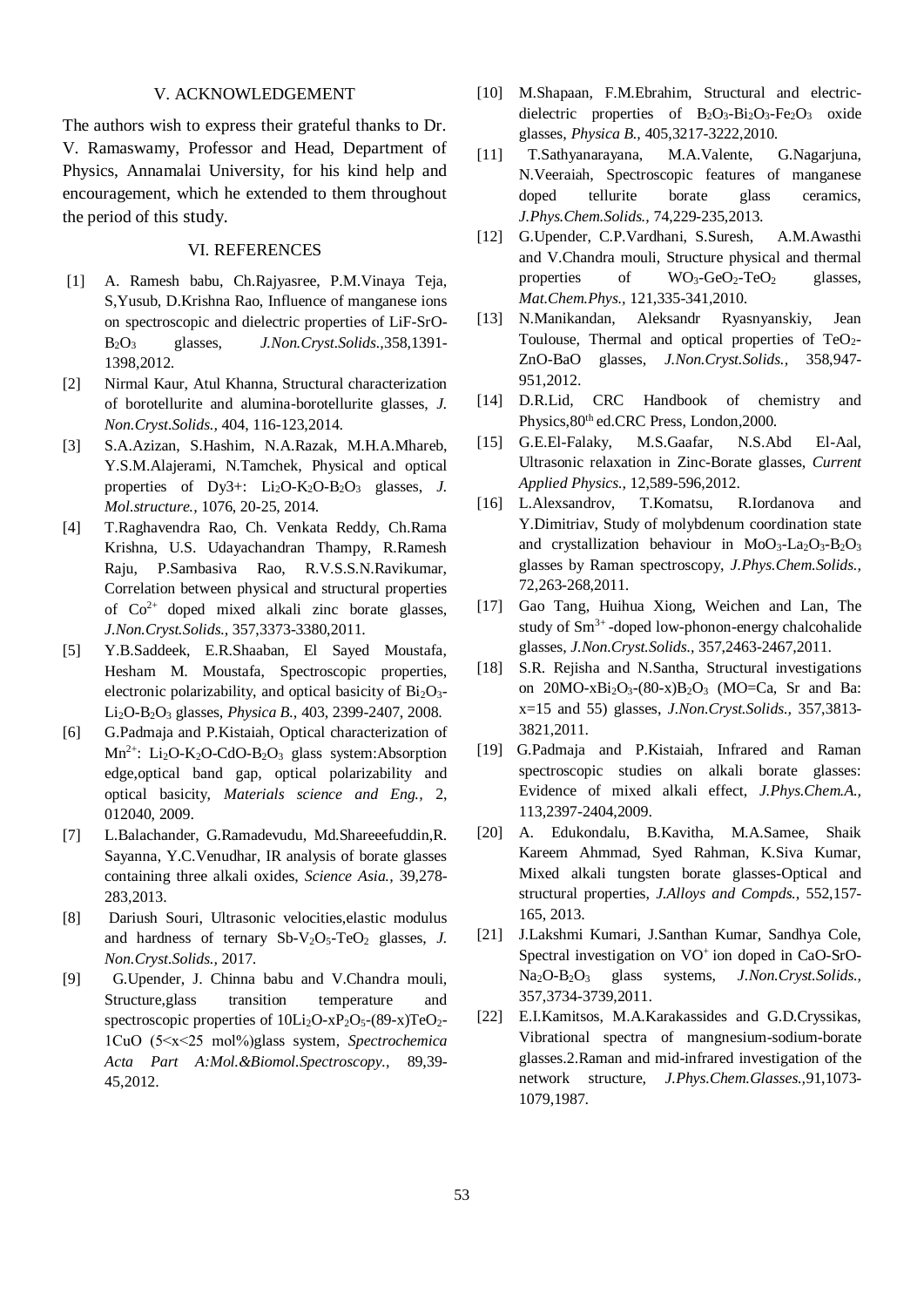## Table I

Values of glass transition temperature  $(T_g)$ , crystallization peak temperature  $(T_P)$ , melting temperature  $(T_m)$ , and thermal stability  $(\Delta T)$  of various glass samples.

| <b>Glass</b><br>sample<br>Label | Composition<br>$(mod \frac{9}{6})$ | <b>Glass transition</b><br>temperature<br>$T_g/C$ | <b>Crystallization</b><br>Peak temperature<br>$T_p / C$ | <b>Melting</b><br>temperature<br>$T_m/C$ | <b>Thermal</b><br>stability<br>$\Delta T = T_p - T_g$ |  |  |
|---------------------------------|------------------------------------|---------------------------------------------------|---------------------------------------------------------|------------------------------------------|-------------------------------------------------------|--|--|
|                                 |                                    |                                                   |                                                         |                                          |                                                       |  |  |
| $B_2O_3+Li_2O$ (BL)             |                                    |                                                   |                                                         |                                          |                                                       |  |  |
| BL                              | $80 - 20$                          | 321                                               | 572                                                     | 772                                      | 251                                                   |  |  |
| $B_2O_3+Li_2O+K_2O$ (BLK)       |                                    |                                                   |                                                         |                                          |                                                       |  |  |
| <b>BLK1</b>                     | 80-18-02                           | 303                                               | 574                                                     | 763                                      | 271                                                   |  |  |
| BLK <sub>2</sub>                | 80-16-04                           | 332                                               | 587                                                     | 792                                      | 255                                                   |  |  |
| BLK 3                           | 80-14-06                           | 364                                               | 568                                                     | 738                                      | 204                                                   |  |  |
| BLK 4                           | 80-12-08                           | 297                                               | 581                                                     | 862                                      | 284                                                   |  |  |
| BLK 5                           | $80 - 10 - 10$                     | 290                                               | 571                                                     | 871                                      | 281                                                   |  |  |
| $B_2O_3+Li_2O+CaO(BLC)$         |                                    |                                                   |                                                         |                                          |                                                       |  |  |
| BLC 1                           | 80-18-02                           | 288                                               | 579                                                     | 776                                      | 291                                                   |  |  |
| BLC <sub>2</sub>                | 80-16-04                           | 278                                               | 568                                                     | 759                                      | 290                                                   |  |  |
| BLC <sub>3</sub>                | 80-14-06                           | 286                                               | 576                                                     | 762                                      | 290                                                   |  |  |
| BLC 4                           | 80-12-08                           | 293                                               | 582                                                     | 781                                      | 289                                                   |  |  |
| BLC 5                           | $80 - 10 - 10$                     | 279                                               | 578                                                     | 854                                      | 299                                                   |  |  |